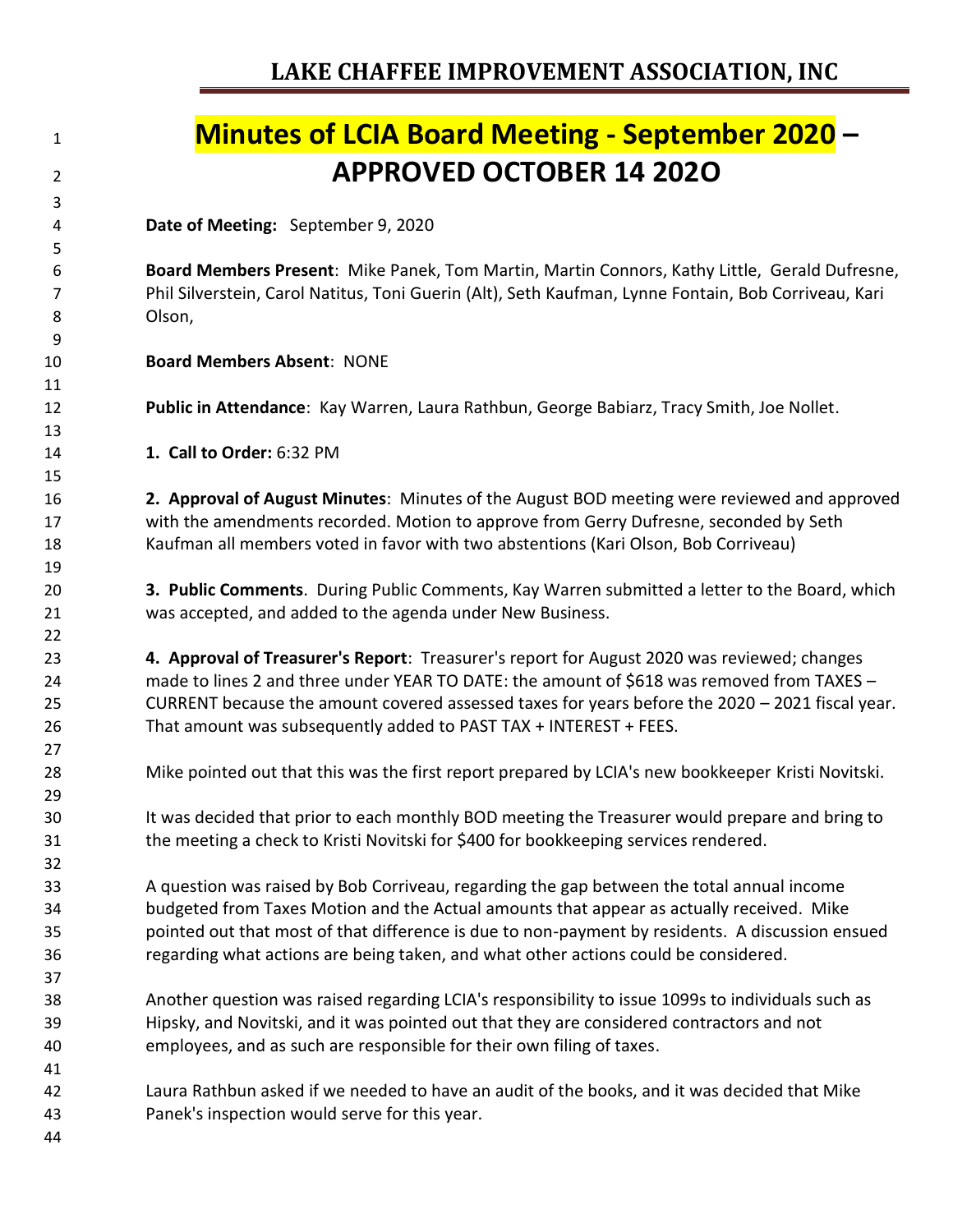Tom Martin motioned to accept the Treasurer's report as amended, seconded by Seth Kaufman. The Board voted to accept the report, with no NAY votes and one abstention (Phil Silverstein).

### **5. Remarks by the President**:

 a) Mike informed the Board that the Boat Launch Dock had been replaced by a work party of residents and a cost of \$653.00, which was significantly less that the \$1000.00 that had been allocated for a purchase.

 b) Thanks were extended to the following members who did the work: Gerry Dufresne (who also provided donuts), Phil Silverstein, Ralph Graziola, Marty Connors, Matt Matina, Billy James, Mark Fountain, and Rich Prior.

 At this point Bob Corriveau made a motion to move NEW BUSINESS to this point in the agenda, to allow the members of the public to attend to their business. Seconded by Tom Martin and passed unanimously.

### **6. New Business**

 

- a) The letter from Kay Warren and addressed to Michael Panek, President of LCIA was shared with Board members, and read by all. The letter addressed issues between Kay and her neighbors with regards to construction being undertaken at 33 Amidon Drive, in addition to a fence that has been erected.
- Kay's letter was accepted, and action was tabled until additional information becomes available. A presentation was made by Tracy Smith and George Babiarz regarding planned improvements to property at 33 Amidon Drive. The presentation included a plot plan involving changes to the lake front, as well as a photograph of an architectural model.
- The presenters indicated that they had submitted an application to Inland Wetlands. The LCIA BOD also communicated to them that approval of the LCIA Board would also be required before work was initiated.
- b) After recent heavy weather, another tree fell into the lake. Phil Silverstein acknowledged that it was from his property, and explained that he intends to remove it when the lake level is lowered in October.
- c) A new go-cart was reported near Pine Hill. No action was determined.

### **7. Correspondence:**

- a) Mike received correspondence from Ingrid Tessier, the owner of 7 Ashford Drive regarding delinquent taxes on that property. Ingrid is in Mexico, and has claimed that her tenant had agreed 83 to pay the taxes. Ingrid has stated that she intends to pay the taxes, and is trying to find a secure method for sending the funds from her location in Mexico to LCIA in Connecticut.
- b) Mike received a complaint regarding machinery (back hoe) parked on the boat launch. Gerry Dufresne agreed to have it moved immediately.
- c) A complaint was received regarding late posting of meeting minutes on the bulletin board. A discussion ensued regarding the matter. Marty agreed to post the minutes within the 7 day time 89 limit; Phil Silverstein agreed that he would post the Treasurer's Report.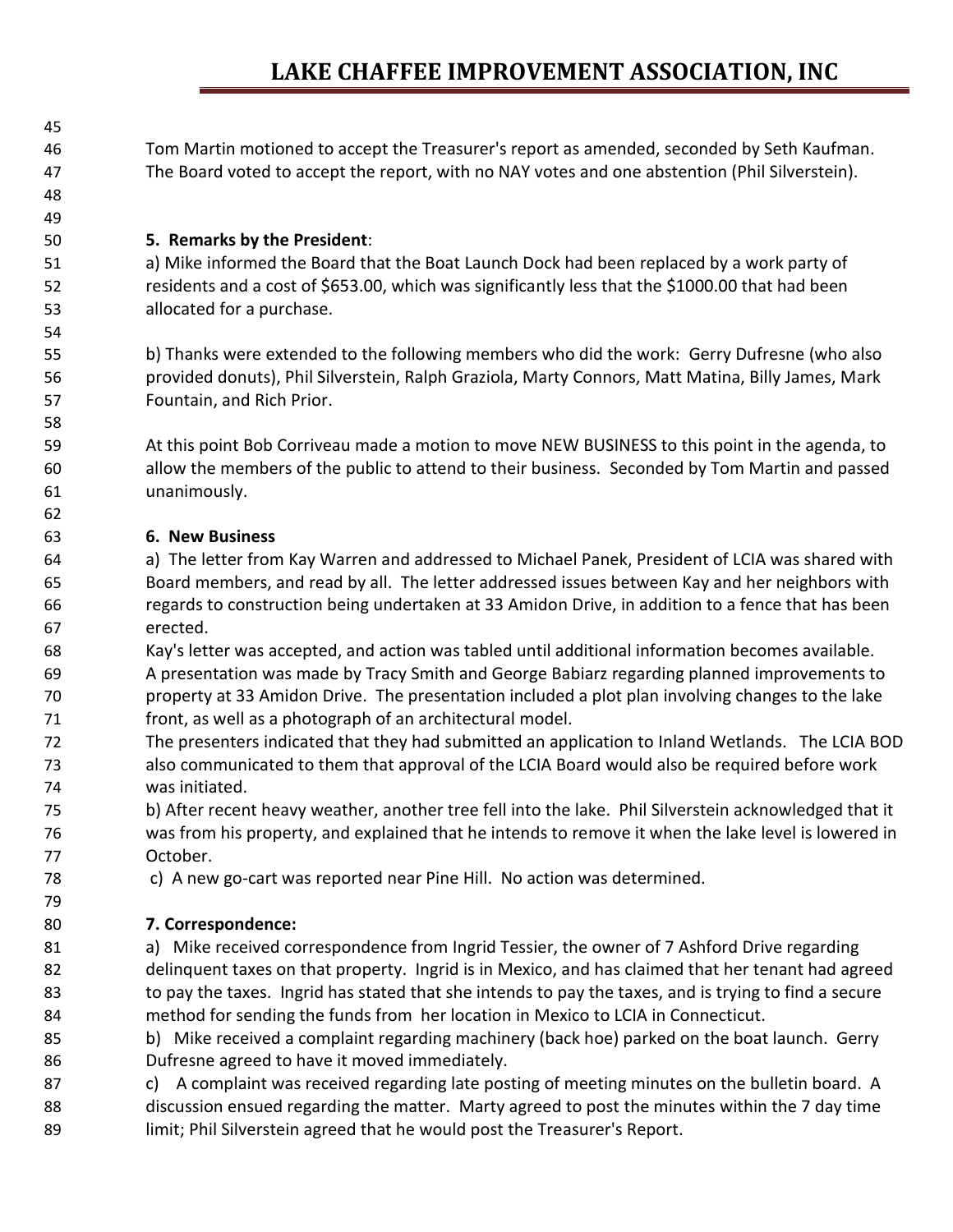| 90  | d) Mike received a request from Lori Scatena of 290 Ference Road regarding information to help      |
|-----|-----------------------------------------------------------------------------------------------------|
| 91  | determine property boundaries at her residence. He visited her house, took some unofficial          |
| 92  | measurements, and recommended that she hire a surveyor to make an official plot plan.               |
| 93  | e) Jessica Grant sent an email regarding the telephone pole, and also reported that she received a  |
| 94  | visit from the State Police who inquired about a golf cart that had been reported. She informed the |
| 95  | State Police that she does not own a golf cart.                                                     |
| 96  |                                                                                                     |
| 97  | 8. Chairperson's Reports:                                                                           |
| 98  |                                                                                                     |
| 99  | a. Boat Launch & Lakeview Drive Boat Dock                                                           |
| 100 | Boat launch was mowed; plans for managing leaf-fall and tree work discussed. Reported that          |
| 101 | the new dock has been receiving frequent usage.                                                     |
| 102 |                                                                                                     |
| 103 | b. Constable                                                                                        |
| 104 | Things have been fairly quiet. There have been some fireworks. State Police report that break-      |
| 105 | ins of vehicles have continued, and residents should keep their cars, sheds, and garages locked.    |
| 106 | There have been complaints of residents doing target practice and bullets impacting on nearby       |
| 107 | resident's property. Gerry will visit the resident in question.                                     |
| 108 |                                                                                                     |
| 109 | c. Beaches - Main & Mothers                                                                         |
| 110 | Thanks went out to Bobby and Toni Guerin for cleaning up Main Beach.                                |
| 111 | A clean-up is needed on Mother's Beach                                                              |
| 112 |                                                                                                     |
| 113 | d. Dam                                                                                              |
| 114 | No additional news. Karl Asimovic needs to make one more inspection.                                |
| 115 |                                                                                                     |
| 116 | e. Environment                                                                                      |
| 117 | 1) Rains have prevented another water sample from being taken.                                      |
| 118 | 2) Ralph reached out to the State of Connecticut (CAES) to enroll LCIA into a program to study      |
| 119 | weeds in the summer of 2021. This will require LCIA to pay a fee of \$1000.00 to participate.       |
| 120 | Kari Olson made a motion for the LCIA BOD to "allow spending \$1000.00 as payment to the            |
| 121 | State of Connecticut CAES to do a survey of weeds in the Lake during the Summer of 2021." The       |
| 122 | motion passed with the following vote:                                                              |
| 123 | YES: Marty Connors, Bob Corriveau, Gerry Dufresne, Seth Kaufman, Carol Natitus, Kari Olson,         |
| 124 | Mike Panek.                                                                                         |
| 125 | NO: Tom Martin, Phil Silverstein                                                                    |
| 126 | <b>ABSTAINED: Kathy Little</b>                                                                      |
| 127 |                                                                                                     |
| 128 | f. Roads                                                                                            |
| 129 | Mike reported that Hipsky will start work on the potholed after 10/1/20.                            |
| 130 | Greg Peck has not made requested repairs to the pipe.                                               |
| 131 |                                                                                                     |
| 132 | g. Fund Raising                                                                                     |
| 133 | Nothing to report.                                                                                  |
| 134 |                                                                                                     |
| 135 | h. Tax Collection                                                                                   |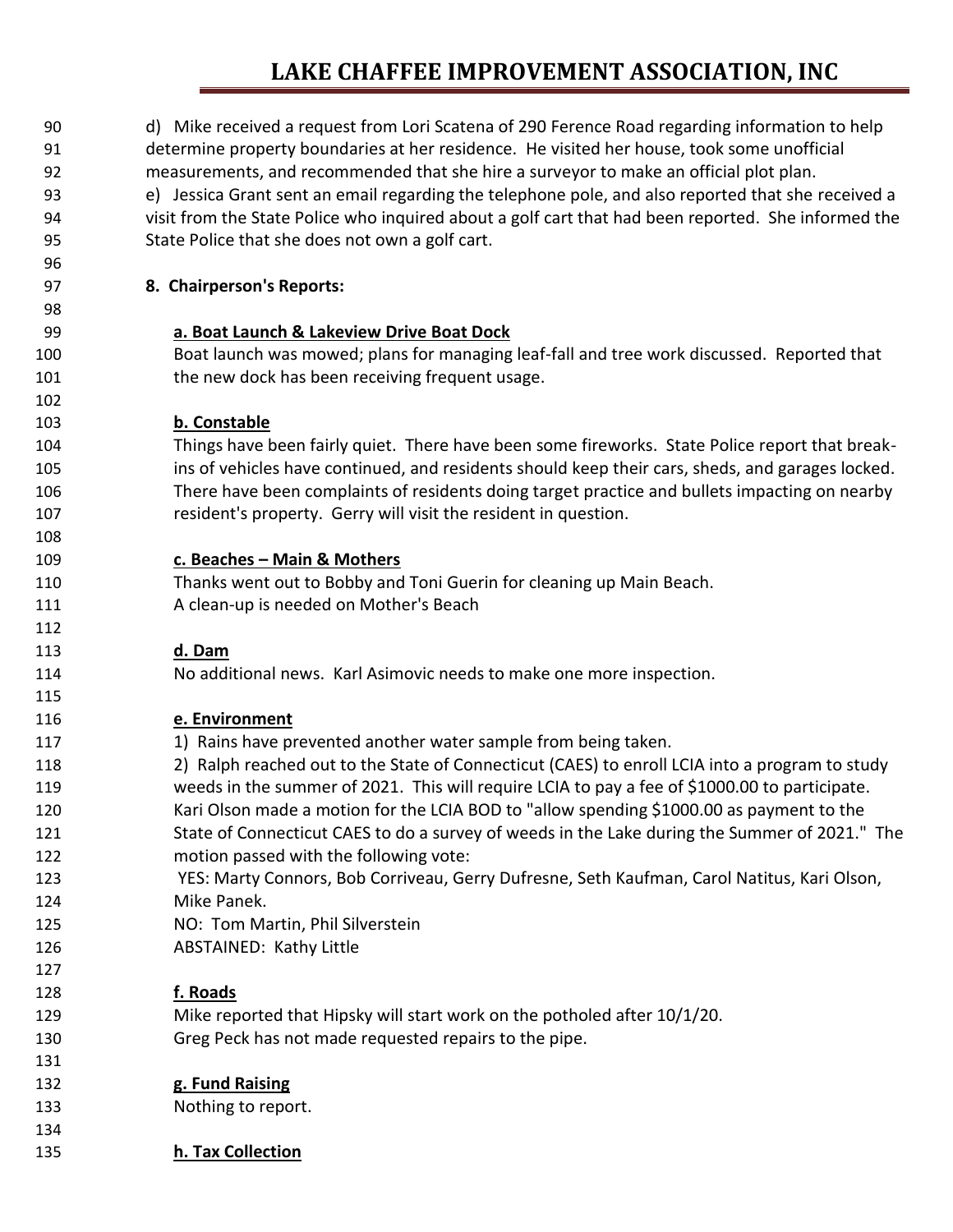- Tom reported that he will be working with Phil to get the historical breakdown of past due payments from residents. This will require additional details be provided by the book keeper Mike will coordinate with Kristi Novitski to provide the required detailed reports. Laura Rathbun will assist Tom and Phil.
- **i. Hall**
- Nothing to report
- **j. Website**
- Nothing to report.

### **9. Old Business:**

147 a) A resident on Oak Drive who has received complaints regarding parking of a trailer has added a parking area on their property, which has been used to properly secure the trailer. Thanks to that resident for bringing the matter into compliance.

 b) Lowering the lake was questioned in light of the fact that due to the draught, the lake is already severely below its normal level. It was discussed if we should undertake the additional work to start 152 the siphon for what might be a marginal drop in the level. The issue was tabled until the October meeting.

#### **10. Adjournment**:

Gerry moved to adjourn at 8:32, seconded by Tom Martin, approved unanimously.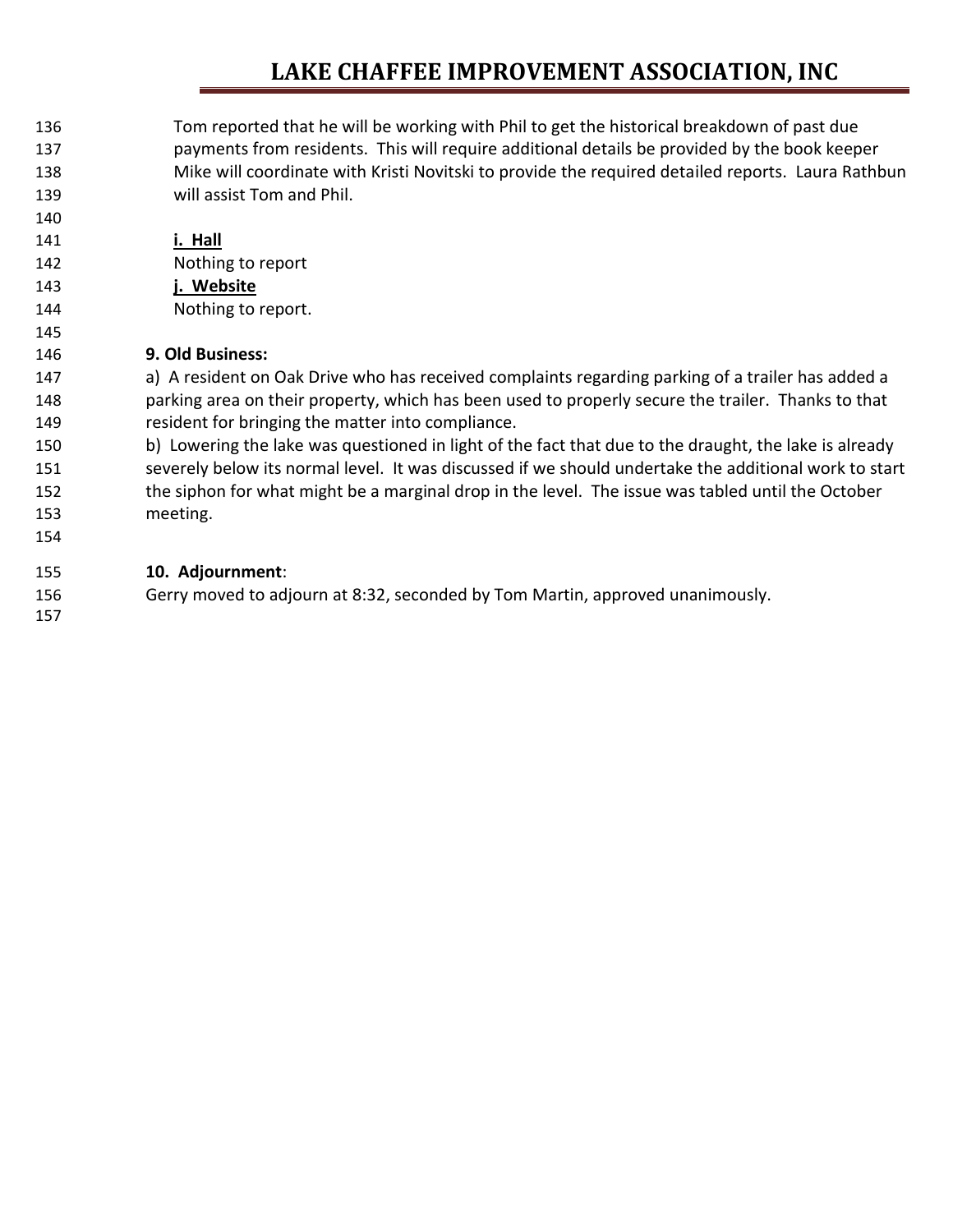|                                 |                          | <b>CURRENT YEAR 2020 - 2021</b> |                              | <b>PREVIOUS YEARS ACTUAL</b> |                       |
|---------------------------------|--------------------------|---------------------------------|------------------------------|------------------------------|-----------------------|
|                                 | <b>SEPTEMBER</b><br>2020 | <b>YEAR TO DATE</b>             | <b>BUDGET</b><br>2020 - 2021 | 2019 - 2020                  | $2018 - 2019$         |
| <b>INCOME</b>                   |                          |                                 |                              |                              |                       |
| Taxes - Current                 |                          | \$0.00                          | \$51,728.00                  | \$35,452.11                  | \$38,202.39           |
| Past Tax + Interest + Fees      | \$778.90                 | \$2,224.17                      | \$4,000.00                   | \$7,845.96                   | \$6,563.95            |
| Donations                       |                          | \$102.00                        |                              | \$2,023.18                   | \$2,532.50            |
| <b>LCIA Hall Rental</b>         |                          | \$0.00                          |                              | \$525.00                     | \$350.00              |
| Fundraising                     |                          | \$190.00                        | \$2,500.00                   | \$784.00                     | \$2,837.00            |
| Website + Newsletter            |                          | \$0.00                          |                              | \$0.00                       | \$0.00                |
| Int. + Other LCIA Accts         | \$1.86                   | \$3.80                          |                              | \$30.52                      | \$26.27               |
| Other                           |                          | \$0.00                          |                              | \$25,00                      | \$125.00              |
| From Other LCIA Accounts        |                          | \$0.00                          |                              | \$0.00                       | \$0.00                |
| <b>INCOME Totals</b>            | \$780.76                 | \$2,519.97                      | \$58,228.00                  | \$46,685.77                  | <b>S</b><br>50,637.11 |
| <b>EXPENSE</b>                  |                          |                                 |                              |                              |                       |
| Hall Maintenance                |                          | \$0.00                          | \$1,000.00                   | \$350.00                     | \$1,151.59            |
| Hall Utilities (Elec + Heat)    | \$166.62                 | \$166.62                        | \$2,400.00                   | \$2,449.13                   | \$1,872.16            |
| Office Expense                  |                          | \$0.00                          | \$200.00                     | \$62.00                      | \$63.79               |
| <b>Bookkeeping Service</b>      | \$600.00                 | \$600.00                        | \$2,800.00                   | \$0.00                       | \$0.00                |
| Mail / Postage                  |                          | \$0.00                          | \$300.00                     | \$186.00                     | \$385.83              |
| Road: Repair (Pave + Brush)     |                          | \$0.00                          | \$7,500.00                   | \$13,188.83                  | \$7,408.94            |
| Road: Snow Plow + Sand          |                          | \$0.00                          | \$15,000.00                  | \$6,750.00                   | \$13,000.00           |
| Insurance                       |                          | \$0.00                          | \$10,000.00                  | \$9,977.60                   | \$9,557.20            |
| Legal Costs + Fees              |                          | \$0.00                          | \$500.00                     | \$65,00                      | \$0.00                |
| <b>Beach Maint + Recreation</b> |                          | \$0.00                          | \$1,500.00                   | \$0.00                       | \$1,670.32            |
| Landscaping                     | \$200.00                 | \$900.00                        | \$3,000.00                   | \$2,100.00                   | \$2,425.00            |
| Lake Maintenance / H20 Testing  | \$105.00                 | \$1,358.65                      | \$2,400.00                   | \$105.00                     | \$4,210.00            |
| To Other LCIA Accts             |                          | \$0.00                          | \$0.00                       | \$0.00                       | \$0.00                |
| Website + Newsletter            |                          | \$0.00                          | \$600.00                     | \$44.00                      | \$387.05              |
| Miscellaneous Expense           |                          | \$0.00                          | \$500.00                     | \$700.00                     | \$470.00              |
| Lake Dam Acct Funding           |                          | \$0.00                          | \$500.00                     | \$500.00                     | \$500.00              |
| Road Improvement Fund           |                          | \$0.00                          | \$5,000.00                   | \$0.00                       | \$5,000.00            |
| Septic Replacement Fund         |                          | \$0.00                          | \$5,000.00                   | \$5,000.00                   | \$0.00                |
| <b>EXPENSE Totals</b>           | \$1,071.62               | \$3,025.27                      | \$58,200.00                  | \$41,477.56 \$               | 43,101.88             |

| 8600 General Fund Balance    |  |           | <b>Other LCIA Bank Accounts</b>             |  |           |           |
|------------------------------|--|-----------|---------------------------------------------|--|-----------|-----------|
| Aug 1, 2020 Starting Balance |  |           | 21,155.49 0220 - Lake & Dam Maint Svg Acct  |  |           | 3,910.59  |
| <b>Total Month Income</b>    |  |           | 780.76 6720 - LCIA Misc Savings Acct        |  |           | 14,885.15 |
| <b>Total Month Expense</b>   |  |           | (1,071.62) 8960 - LCIA Special Use Ckg Acct |  |           | 12,330.84 |
| Balance (thru Sept 30, 2020) |  | 20,864.63 | Total                                       |  | 31.126.58 |           |